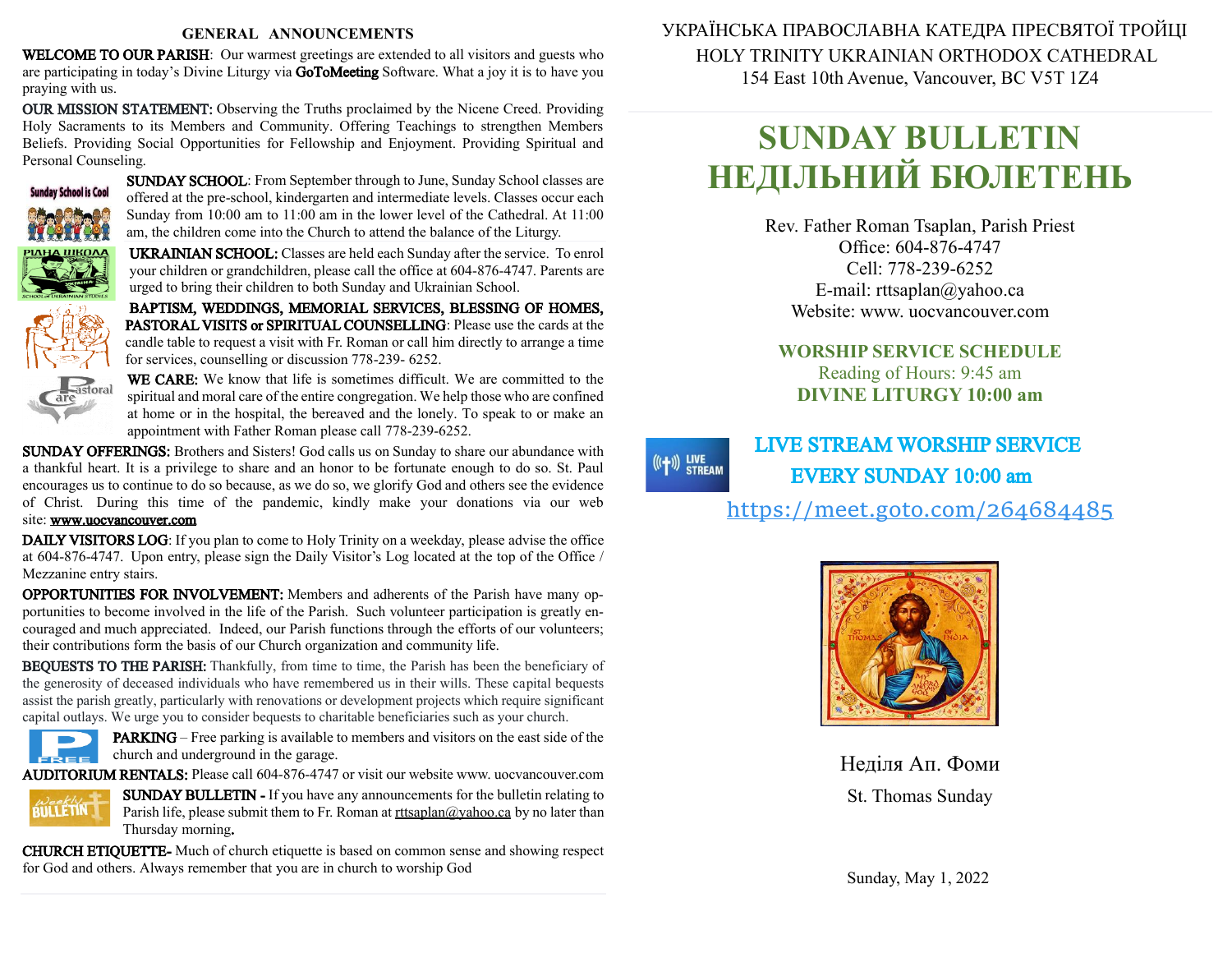

# **SPIRITUAL MESSAGE Gospel: John 20:19-31**

We have all heard of "doubting Thomas," and we all have a "doubting Thomas" in us. Doubt keeps us from faithfully committing ourselves to the Lord. We remember Thomas for his doubt, but the Church remembers him for his ministry as a faithful servant of God. After Pentecost, Thomas went on to serve the Lord faithfully, unto death, by preaching the Gospel in India. Let us, trusting in the Lord's presence in our lives, be among those about whom Jesus said, "Blessed are those who have not seen and yet have believed.



Христос воскрес! Воістину воскрес! Christ is risen! Indeed, He is risen! Christ est ressuscité! Il est vraiment ressuscité! Χριστὸς ἀνέστη! Ἀληθῶς ἀνέστη!

#### TODAY`S ANNOUNCEMENTS

WELCOME TO OUR PARISH: Our warmest greetings are extended to all visitors and guests who are participating in today's Divine Liturgy. What a joy it is to have you praying with us.

SUNDAY IS THE LORD'S DAY: We believe that attending the services and practicing Spirituality adds Hope, Meaning and Motivation to our Life. LET US COME AND WORSHIP HIM.

ST. THOMAS SUNDAY: Today we bring our petitions before our gracious, loving and all forgiving Lord who is the source of life, confident that he will listen to our prayers.



### TRADITIONAL LUNCH OF BLESSED FOOD

– SPIL'NE SVYACHENE: This will take place in the Auditorium today following the Divine Liturgy. The cost for the lunch will be by donation. Everyone is welcome!

ALL OF OUR FAITHFUL ARE REMINDED - that between Easter and Pentecost (June 12), there is no kneeling in Church. Kneeling resumes after the Divine Liturgy and the reading of the kneeling prayers on Pentecost (Zelenij Svyata).

THE GRAVESIDE SERVICES at Forest Lawn Cemetery would be held on Sunday, May  $1st^h$  at 2:30 pm.

MANY THANKS to the Church Elders, the members of the Sisterhood, Brotherhood and all the other volunteers who helped prepare our Cathedral for the celebration of Holy Pascha. Special thanks are also expressed to Anna Zubchenko and William Zwozdesky for their contribution to the beauty of the Easter services. Finally, our very sincere thanks to all the altar boys who served at the Easter services and the blessing of the baskets. We are most grateful to all these volunteers who gave their time so generously to these special celebrations.



PRAY FOR UKRAINE: This is a fervent call to prayers by us all in response to the tragic events unfolding in our ancestral homeland. We are all called to pray the Akathist to Our Lord Jesus Christ, the Akathist for the Protection of the Mother of God, and the Akathist to St. Michael

the Holy Archangel.



PRAYERS FOR HEALTH: We shall offer prayers for the health and well-being of: Donna Sviatkevych Igor, Tetiana and Maria Kolesnyk, Таня Сафронова, Nancy Worobets, Gordon Lockhart, Irena Raviv, Amelia and William Chucko. Stella Shulhan, Anna Khyzhniak, Liz Kaminsky, Harry Smith, Lynne Blake, John Sotnyk, Rev. Oleh and

Dobr. Maria Krawchenko. John, Natalka, Julia, Katherine, Andrew and Alexander Mayba. Oles, Lesia, Luba, Kolya, Lena, Yurij and Volodymyr Pawlyshyn.

GET WELL to our Parishioners who are ill and recuperating. Our thoughts and prayers are with you always, may you get well very soon. Please let Father Roman know of anyone who is ill or needing prayers.

VENERATION OF THE CROSS: Everyone is welcome to receive the blessing at the end of the Divine Liturgy.



FELLOWSHIP HOUR: Everyone attending the service is cordially invited to join in Fellowship Coffee Hour, in the Auditorium, immediately following the Liturgy. Covid protocols will be observed

#### ORTHODOX STUDY BIBLES FOR SALE: Every good Christian needs a strong foundation for their faith. Without knowing what we believe, how we came to believe this, and how this belief should influence our lives, how could we truly call ourselves followers of Christ? The Orthodox Study Bible aims to answer these questions and to

strengthen our spiritual lives. It provides the history of the Orthodox Church, the context of the scriptures, and commentary on the passages of the Bible. If you wish to purchase a copy, please approach Brother Volodymyr during fellowship hour and he will be able to help you out. These books are available as a result of Natalie Mayba's generosity. Thank you, Natalie, for your donation!

#### THANK YOU FOR ATTENDING THE SERVICE TODAY AND MAY YOU ALL HAVE A WONDERFUL SUNDAY